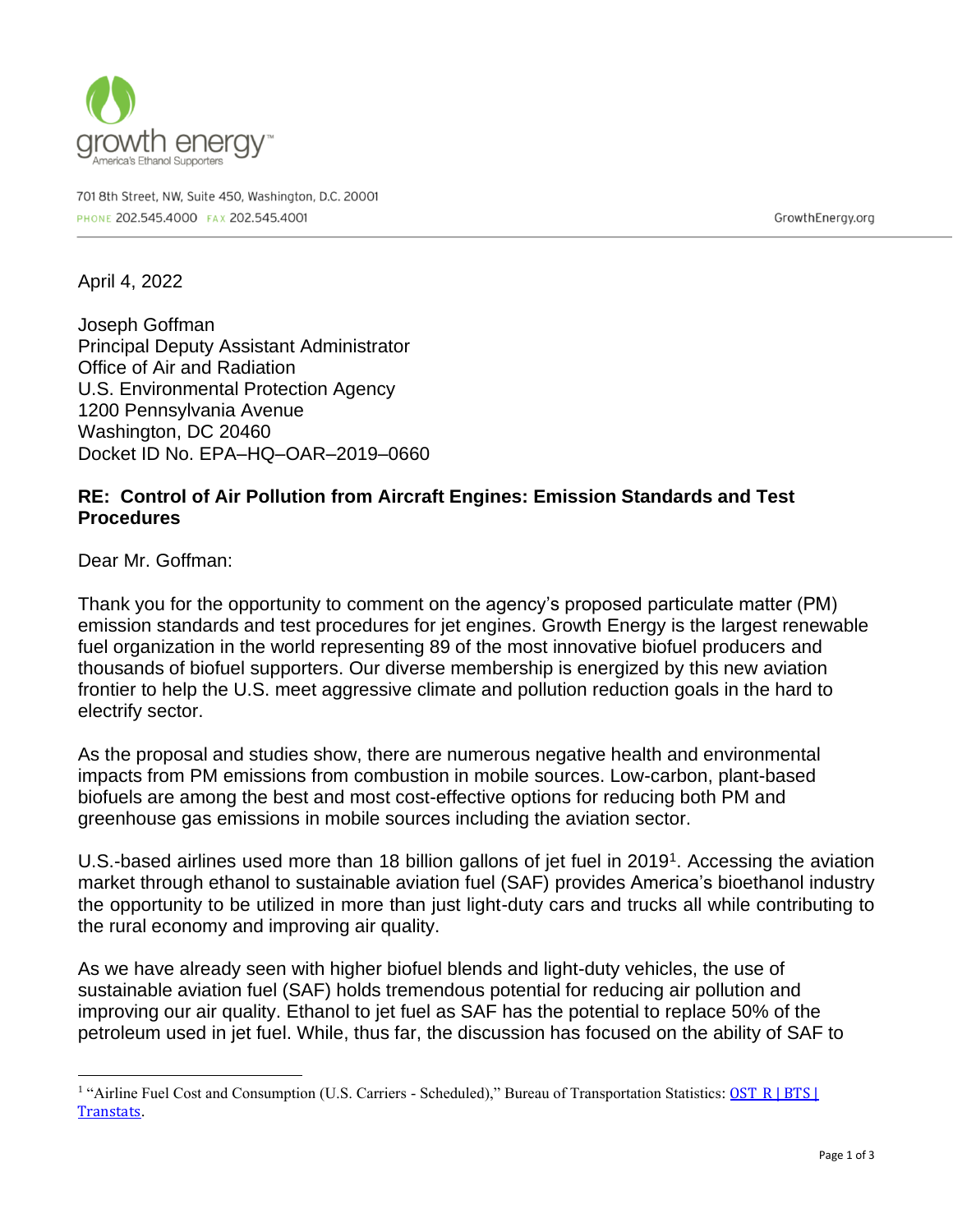significantly reduce greenhouse gas emissions to address climate change. However, there has been a great deal of research to show the reductions in other harmful pollutants through the expanded use of SAF including for this comment, PM emissions.

A recent project from the Airport Cooperative Research Program for the National Academies of Science, Engineering, and Medicine on alternative jet fuel emissions, compiled SAF emissions data from 51 technical publications and then validated the expected results.<sup>2</sup> The in-depth analysis shows that at a 50% blend, SAF can reduce PM emissions by nearly 70%, sulfur by 37%, and carbon monoxide by 11%. These are meaningful reductions that would be a win-winwin for our environment, human health, and for our rural economy.

## **Emissions Changes and Air Quality Impacts**



*Source: National Academies of Science, Engineering, and Medicine: "State of the Industry Report on Air Quality Emissions from Sustainable Alternative Jet Fuels"*

With the appropriate investment in critical research and development, and the right policy environment, our industry can work to remove these harmful emissions from our aviation fleet. However, to achieve the Biden Administration's goal of three billion gallons of SAF production by

<sup>2</sup> National Academies of Science, Engineering, and Medicine, "State of the Industry Report on Air Quality Emissions from Sustainable Alternative Jet Fuels", April 2018[: State of the Industry Report on Air Quality Emissions from Sustainable](https://www.trb.org/Publications/Blurbs/177509.aspx)  [Alternative Jet Fuels | Blurbs New | Blurbs | Publications \(trb.org\)](https://www.trb.org/Publications/Blurbs/177509.aspx)